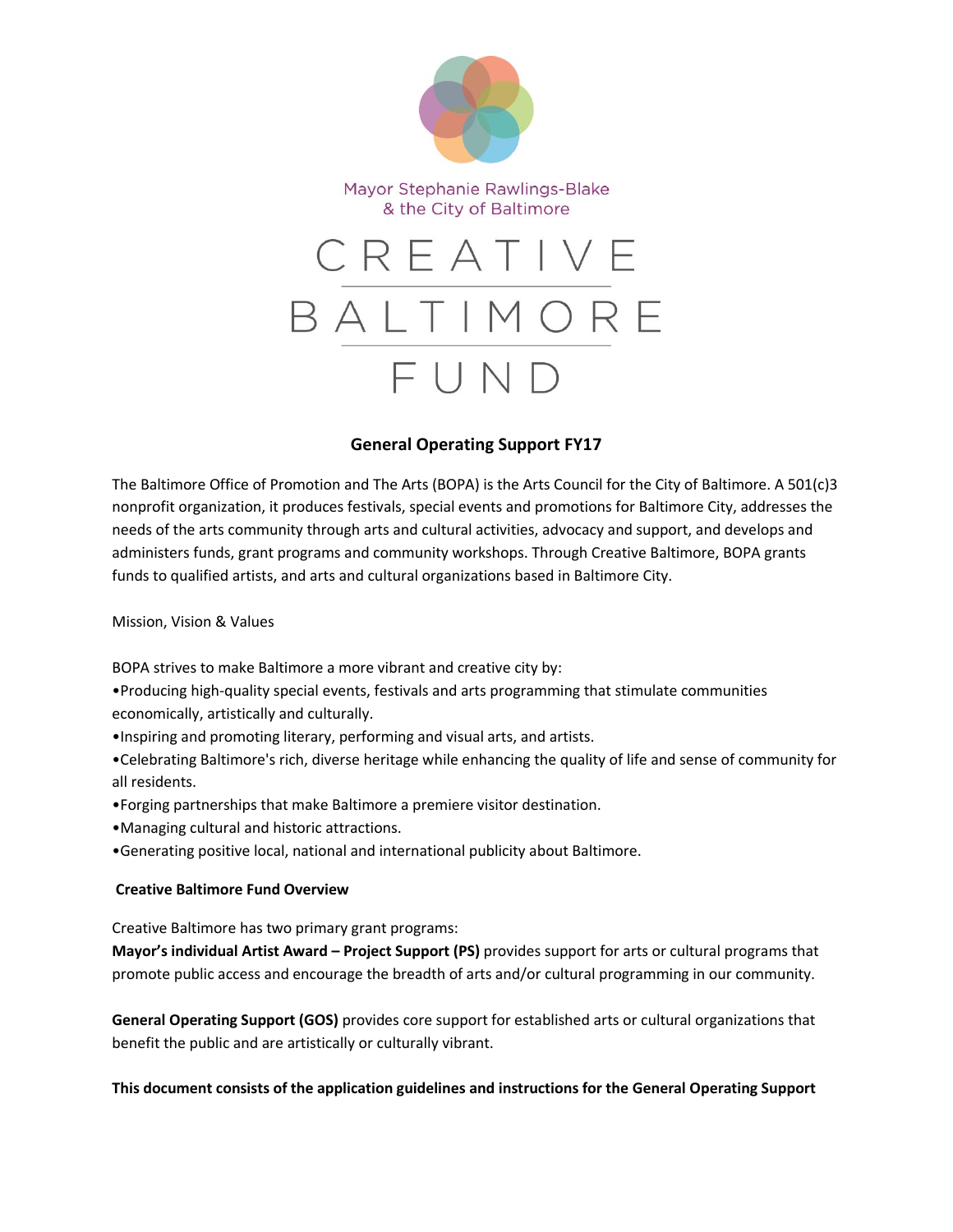#### **program for FY17.**

### Panels

All BOPA grant programs are adjudicated using independent panels of arts and culture professionals from the region who evaluate and score applications. Panelists are appointed through open nominations and serve for specific grant programs and cycles.

# Staff

BOPA grant programs are administered by professional staff responsible for ensuring an objective, equitable and transparent grantmaking process that meets BOPA's mission and core values. BOPA staff members provide pertinent and uniform information to the public regarding the grant application process and ensure that program guidelines and requirements are applied consistently.

### Ownership of Intellectual Property

BOPA does not own, collect royalties on or hold copyrights to artistic products resulting from its grants, nor will it take any action on behalf of the grantee (cultural partner) to protect the grantee's intellectual property rights. BOPA does, however, have legal authority to reproduce and use submitted documentation (electronically and in print) of such artistic products for educational, promotional, official or noncommercial purposes.

### **Questions**

For additional information on the General Operating Support FY17 application please contact: Krista D. Green, Assistant Director of Cultural Affairs, [kgreen@promotionandarts.org.](mailto:kgreen@promotionandarts.org)

News, updates and technical assistance workshops will be posted on the BOPA website, Facebook page and Twitter feed, and distributed through BOPA's email distribution list. Interested applicants are encouraged to sign up at www.promotionandarts.org to receive notifications.

#### **General Operating Support Basics**

#### Background

General Operating Support (GOS) grants provide unrestricted, core support for Baltimore City-based nonprofit organizations that have:

•a primary mission to create, produce, present or provide arts or cultural services for the public;

•a history of vibrant artistic or cultural programming; and

•a strong organizational capacity.

General Operating Support Timeline February 01, 2016 - Application Available April 30, 2016 - Application Deadline at 5:00pm ET May 16 - 20, 2016 - Panel Review June 2016 - Grant Awards Announced July 1, 2016 - June 30, 2017 - Grant Period; All funded activities must occur during the grant period.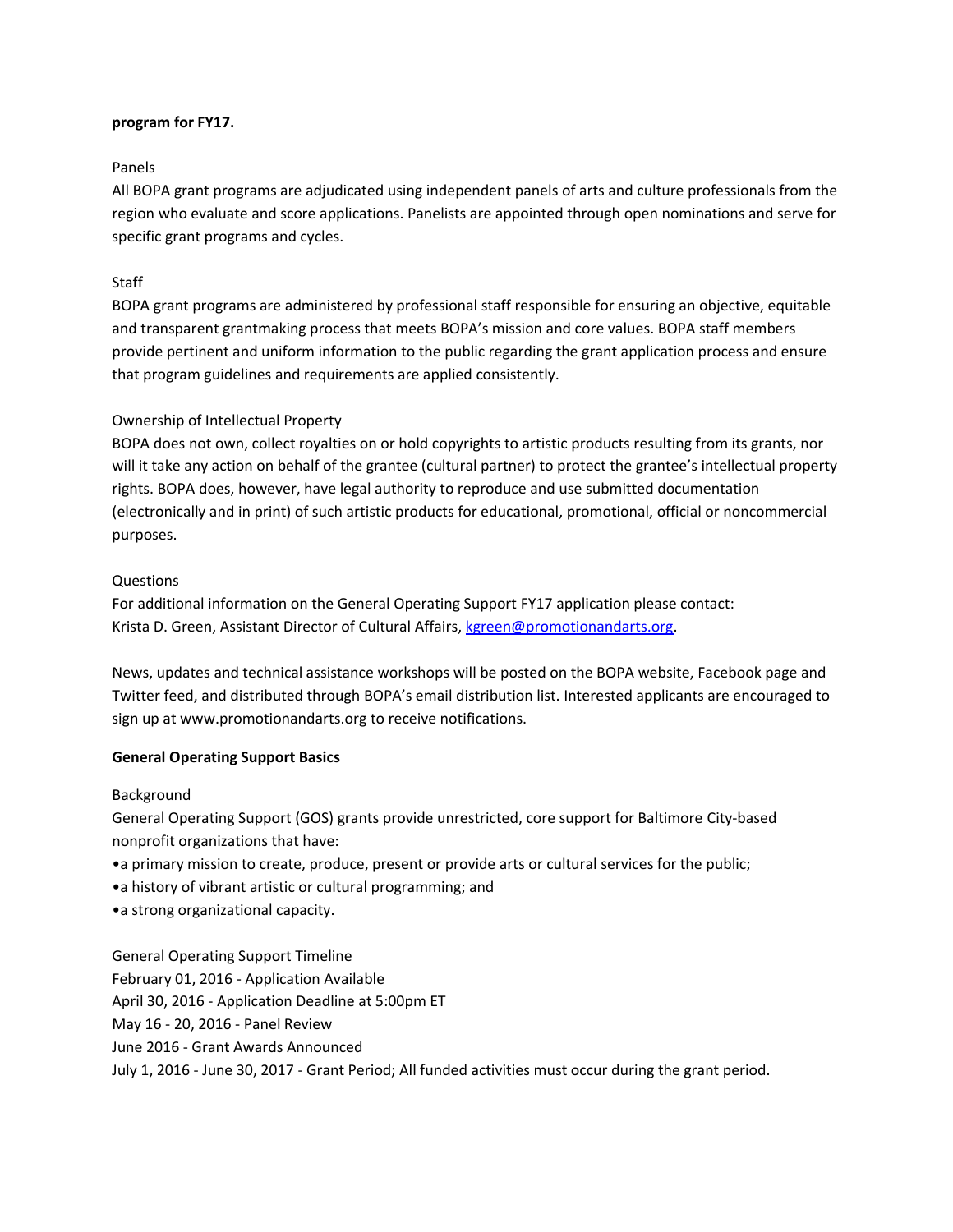Eligibility Criteria - Who May Apply

To be eligible for the GOS grant program, applicant organizations must meet each of the following criteria:

Have a primary mission to provide programs or activities in areas directly concerned with arts or cultural heritage for the general public. BOPA defines arts and culture as including, but not limited to, literature, theater, music, dance, ballet, painting, sculpture, photography, motion pictures, architecture, archaeology, history, natural history, or the natural sciences.

Have a permanent and viable base in Baltimore City for a minimum of three years prior to the submission deadline for the FY 17 General Operating Support application.

Be and have been a 501(c)(3) organization for at least three years or be a successor to an arts or cultural organization that had been a 501(c)(3) tax exempt organization for at least five years prior to the submission deadline.

Employ for a minimum of two years prior to the submission deadline at least one paid, professional artistic and/or administrative staff person working a minimum of 20 hours per week (or 1,040 hours per year) at or above the state-designated minimum wage. This staff person should receive an IRS Form W-2 from the applicant organization reporting wages and withheld taxes and should have approval from the applicant organization's Board of Directors to sign for financial transactions and grant-related documents.

Provide Independently Certified Audited Financial Statements for FY13, FY14 and FY15 if its annual budget is \$500,000 or more; or provide either Independently Certified Audited or Reviewed Financial Statements for FY13, FY14 and FY15 if its annual budget is less than \$500,000.

Have a Certificate of Good Standing certifying that the applicant is a registered nonprofit corporation, in good standing, in the State of Maryland.

# Who May NOT Apply

The following types of organizations are not eligible to apply to the GOS Program (this list is not meant to be exhaustive): units of government, including K‐12 school districts; public colleges and universities; libraries; individuals; organizations that are the primary responsibility of a government agency; private K‐12 schools; private libraries; organizations that are not in good standing with BOPA and/or not in compliance with previous grants. **Additionally, organizational partners to artists receiving Project Support are not eligible for GOS funding in the same grant cycle.**

# Funding Restrictions

BOPA funds cannot be used for: religious ceremonies or events advancing or inhibiting a particular religious ideology; fundraising or advocacy of specific political causes or candidates; capital improvements (facilities and equipment); agent's fees for programs contracted through commercial agencies; and travel outside of the United States.

**After completing the application's contact information form, you will be asked to answer a series of**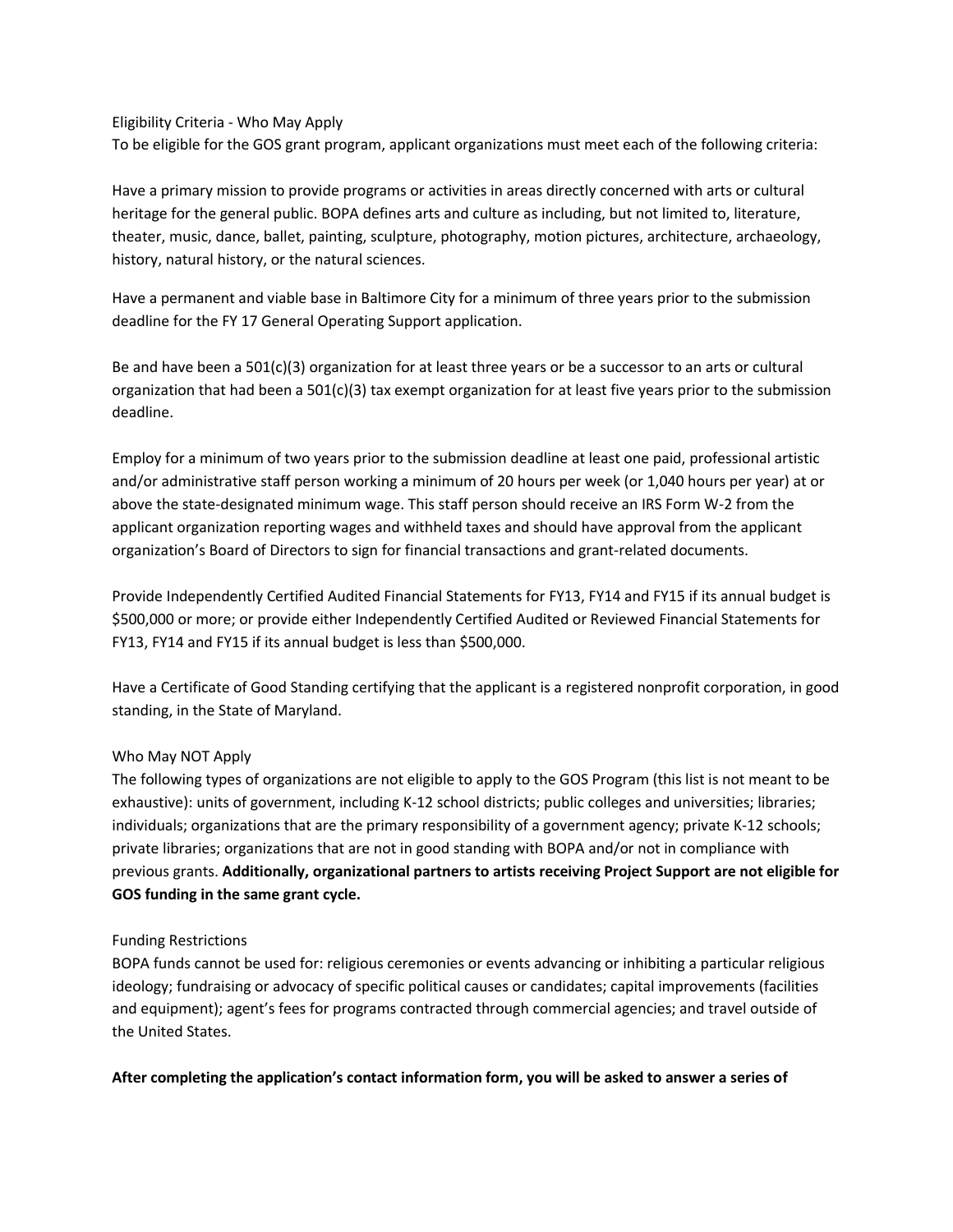**questions and asked to provide supporting documents. The details for each of these sections are listed below.**

#### **APPLICATION NARRATIVE QUESTIONS:**

Describe the mission and provide a brief history of your organization.

How do your activities reflect your mission statement?

Briefly describe the community your organization serves.

How do you evaluate the quality or success of the activities your organization provides?

Describe the activities that will occur in the upcoming fiscal year (July 1, 2016 – June 30, 2017).

What activities/programs does your organization provide for children/teens, and for young adults?

Describe your organization's staff structure and the responsibilities of all paid staff.

Are the activities offered by your organization ADA accessible?

What programs will you offer in the next fiscal year that will provide access for underserved audiences?

How do you publicize your projects or performances?

All applicants are required to participate in the Maryland Cultural Data Project (Maryland CDP). The Maryland CDP is a standardized online system for collecting historical financial and organizational data for grant applications to participating funders. All applicants are required to complete a Cultural Data Profile through the Maryland CDP, which can be found at [MD Cultural Data.](http://www.mdculturaldata.org/)

In order to complete the Cultural Data Profile, organizations must first register at the Maryland CDP Web site by creating an organizational login ID and password. Information for the Cultural Data Profile is organized by fiscal year-end and data is only entered for completed fiscal years for which an approved financial audit or review exists. Organizations that are not audited or reviewed will enter data based on approved year-end financial statements.

Applicants are asked to provide two years of financial and organizational data the first time they complete the Cultural Data Profile. (Going forward, groups will only need to provide one year of data.) You will have access to online training and can get support from the Help Desk during regular business hours.

The Cultural Data Profile will collect the financial and programmatic information for your organization or arts program; project budgets and narratives will NOT be captured by the Maryland CDP.

Upon completion of the Cultural Data Profile, applicants should go to the "Funder Reports" section of the